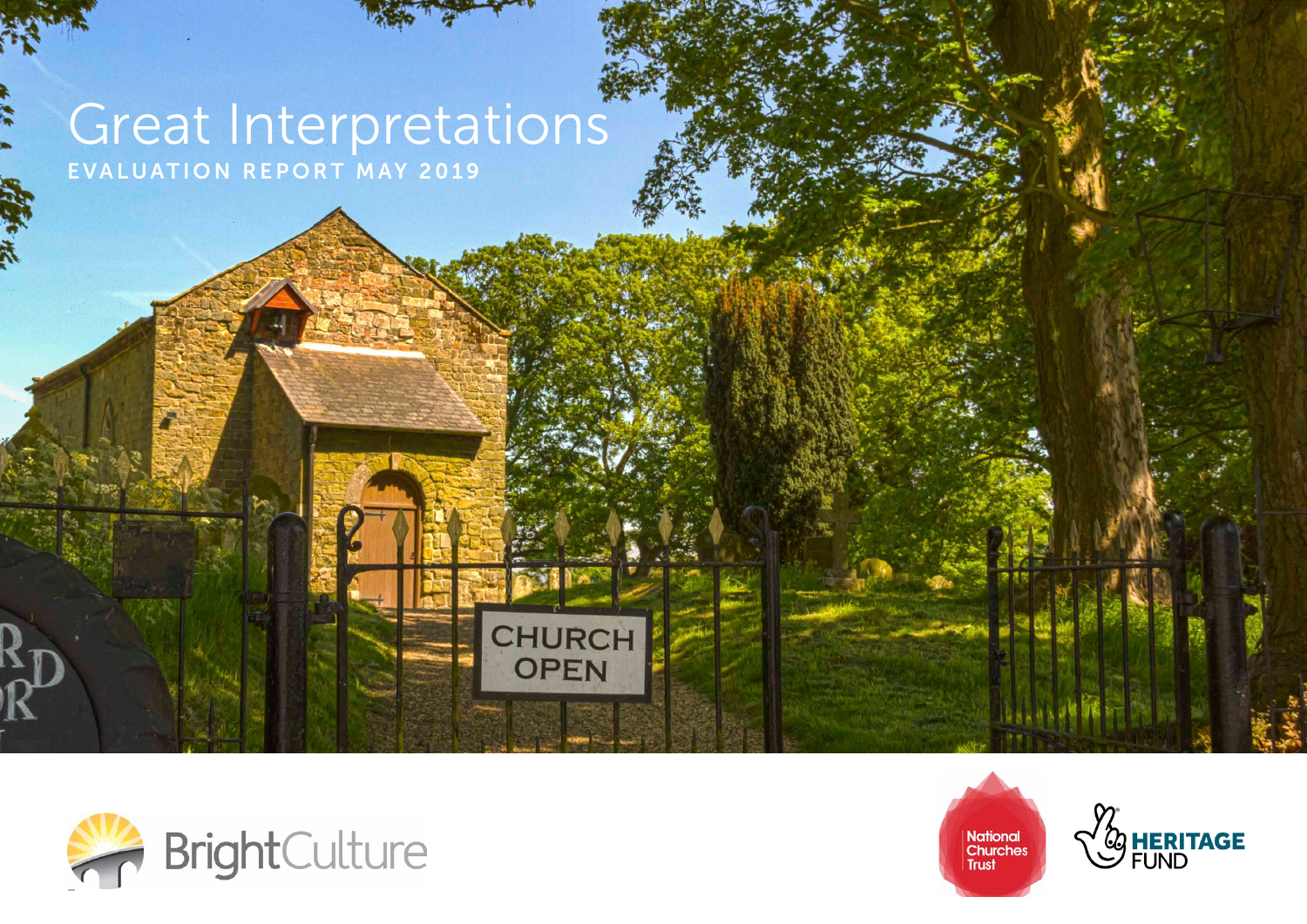### Executive Summary

This report provides an external evaluative review by Bright Culture of activity undertaken as part of the Great Interpretations Project 2018 – 2019; led by the National Churches Trust and funded by the National Lottery Heritage Fund.

The project ambitions were to use digital engagement and improved interpretation to transform the way people access, engage and learn about 36 churches that form the core of the Horncastle Churches Festival.

The project supported and encouraged church volunteer teams to open their doors and tell the stories of the built and social heritage of the churches, chapels and meeting houses of Lincolnshire.

The project aimed to widen and improve knowledge of the heritage through improved interpretation of the buildings and their stories and increased promotion of the heritage, recording key treasures and features and developing the skills and ability of volunteers to make historic churches more sustainable.

#### IN THE PAST 12 MONTHS THE PROJECT HAS:

- Engaged 53 historic churches, chapels and
- Delivered training sessions in Tourism, Photography, Interpretation, Promotion and video to 110 church representatives.
- completely closed outside of services.
- Created a new portfolio of high quality professional photographs for 20 churches.
- which centre around 5 visitor types.
- Created 20 professional trailer style film of a combination of 20 of the churches.
- Installed digital people counters into 10 churches to begin to collect visitor numbers and establish baseline data.
- Delivered a guided walk for 17 people.
- Delivered a coach trip for 39 people.
- their own webpage.
- Distributed 10,000 leaflets dedicated to the churches in and around Lincolnshire.
- Produced 8000 flyers, along with adverts, radio interviews and articles across the local press to

The project provided support, enthusiasm and care, giving the volunteers who look after churches confidence to open their doors and allow people to freely explore and enjoy the spaces. Some churches now have self-service tea & coffee facilities encouraging people to visit and spend time there.

The project has opened up a new dialogue about churches, encouraging teams to think about them differently. Teams are now examining their access, their offer and their welcome, thinking about how their church is presented and how it might become more inviting. Volunteers who felt isolated and at the end of their road, caring for churches they thought no-one was interested in have felt, valued, appreciated and empowered to make change.

On completion of the project in April 2019 the large majority of churches who took part have increased their visitor numbers, some considerably, but most importantly are now

armed with the resources, information and a new confidence to make them more resilient in the future.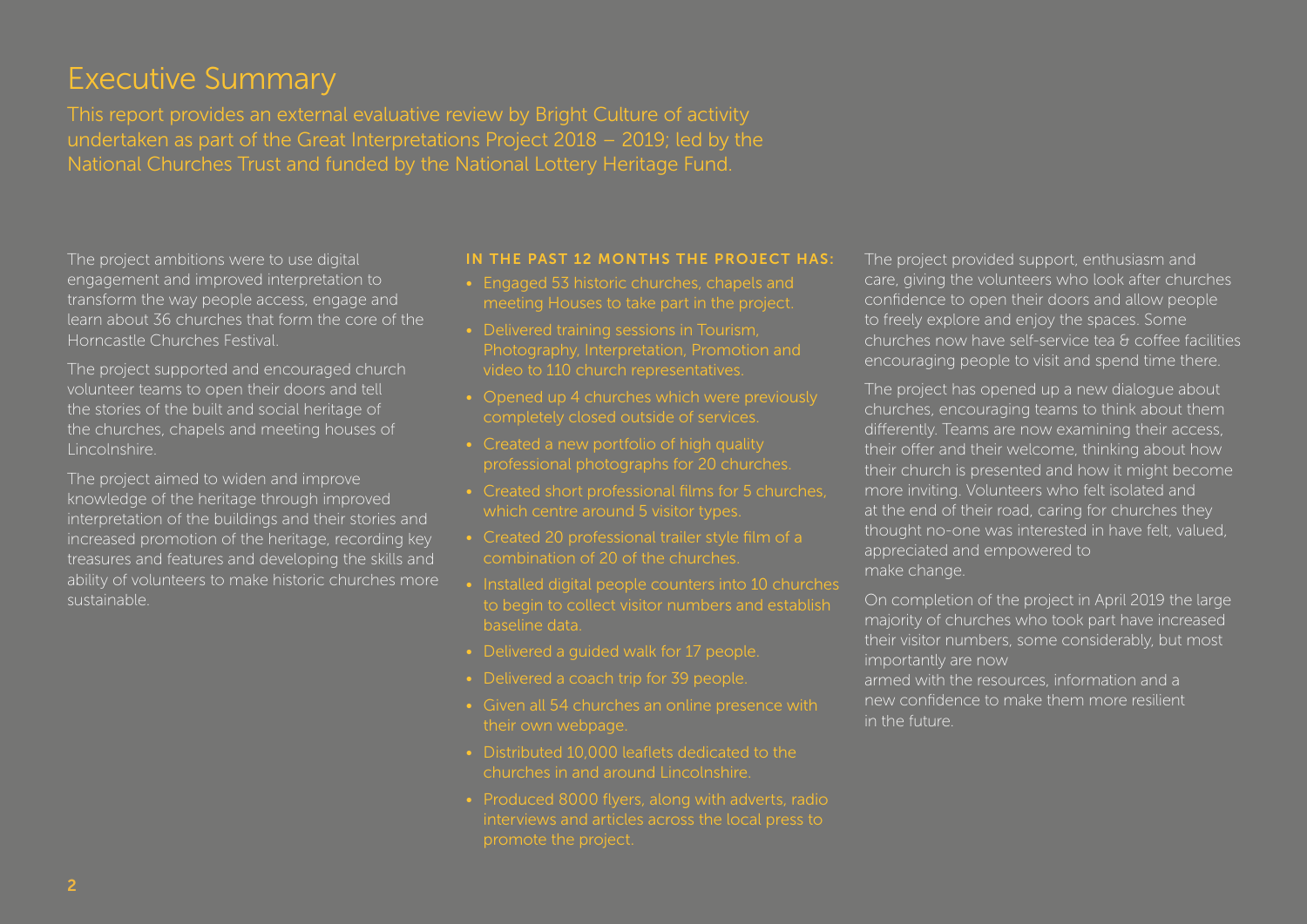### **Contents**

| <b>Executive Summary</b>                            | $\overline{2}$ |
|-----------------------------------------------------|----------------|
| 1. Introduction                                     | 4              |
| 2. Methodology                                      | 4              |
| 3. Church Support Officer                           | 5              |
| 4. Promotion                                        | 6              |
| Marketing material                                  | 6              |
| <b>ExploreChurches website</b>                      | 6              |
| Facebook                                            | 6              |
| 5. Training                                         | 7              |
| <b>Successes</b>                                    | 7              |
| Case Study - Church PCC member                      | 8              |
| <b>Training resources</b>                           | 8              |
| Challenges                                          | 8              |
| 6. Interpretation                                   | 9              |
| Creating a portfolio of images & film               | 9              |
| Up skilling volunteers to create photography & film | 9              |
| Guided walk & coach trip                            | 9              |
| 7. Visitor data                                     | 10             |
| Challenges                                          | 10             |
| 8. Conclusion                                       | 11             |
| Learning from this Project                          | 11             |
| Resilience                                          | 11             |
| Recommendations & next steps                        | 11             |



'The Project has worked well because it was about getting community churches involved. These churches were asked to take part and that made them feel valued. In the past a lot of the churches have been focusing on church buildings, previously a lot of the churches have been closed. The project has been about opening doors.'

PARTICIPANT, 2019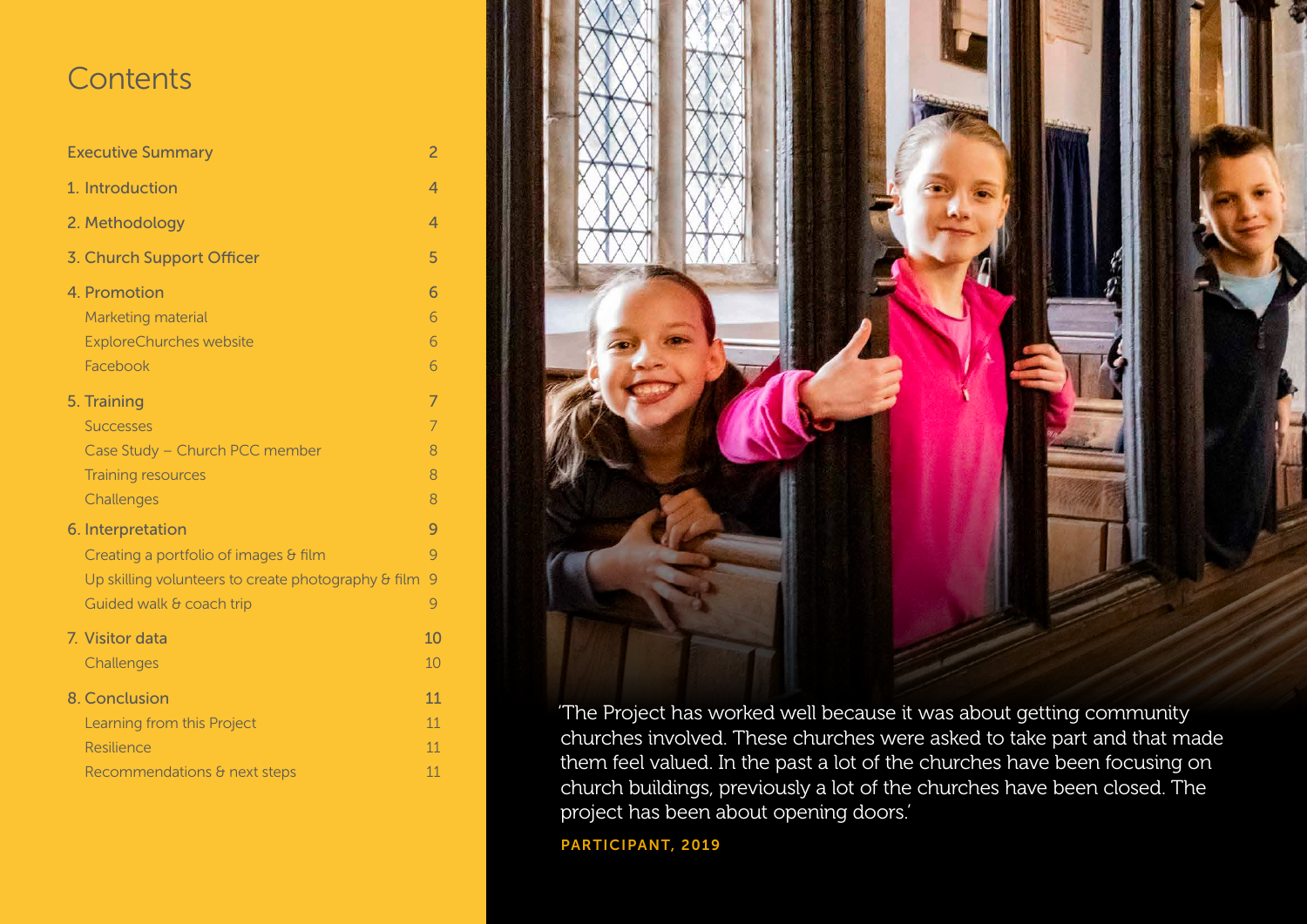## 1. Introduction

Churches represent the single largest group of heritage buildings in the UK. Lincolnshire has a wonderful collection of churches, chapels and meeting houses peppered across the county.

The churches are amongst the most important local buildings, yet their stories and their significance are not well told.

The Great Interpretation Project was supported by the National Churches Trust (registered charity number 1119845) and managed by NCT Heritage Services Ltd (company registration number 11194504). It aimed to work with 36 churches in Lincolnshire to improve access, interpretation and tourist information to encourage more people to engage with and understand them.

The project employed a part time Church Support Officer, supported by the existing Church Tourism Manager and worked with local volunteers and the Diocese of Lincoln.

The project was about widening and improving knowledge of the heritage of the buildings, recording key features and developing the skills and ability of volunteers managing historic churches. For the long term, making churches future proof by equipping volunteer teams with knowledge, skills and expertise to interpret and promote their church's heritage and begin to collect visitor information.

The key aims of the project were to:

- Improve the interpretation of the buildings and share their stories.
- Widen & improve knowledge of the buildings and their heritage.
- Support the promotion of the buildings & increase visitor numbers.
- Develop skills and abilities of volunteers.
- Support teams in making churches more resilient.



## 2. Methodology

Lisa Davenport of Bright Culture was commissioned to deliver a summative Church Support Officer over the 12

#### DATA AND INFORMATION INCLUDES:

- Visitor numbers (via service records & visitor books)
- Digital counter visitor numbers
- Participant feedback forms
- Visitor book feedback
- 

In addition to this information Lisa has undertaken 1:1 interviews with 6 participants and the Church Support Officer.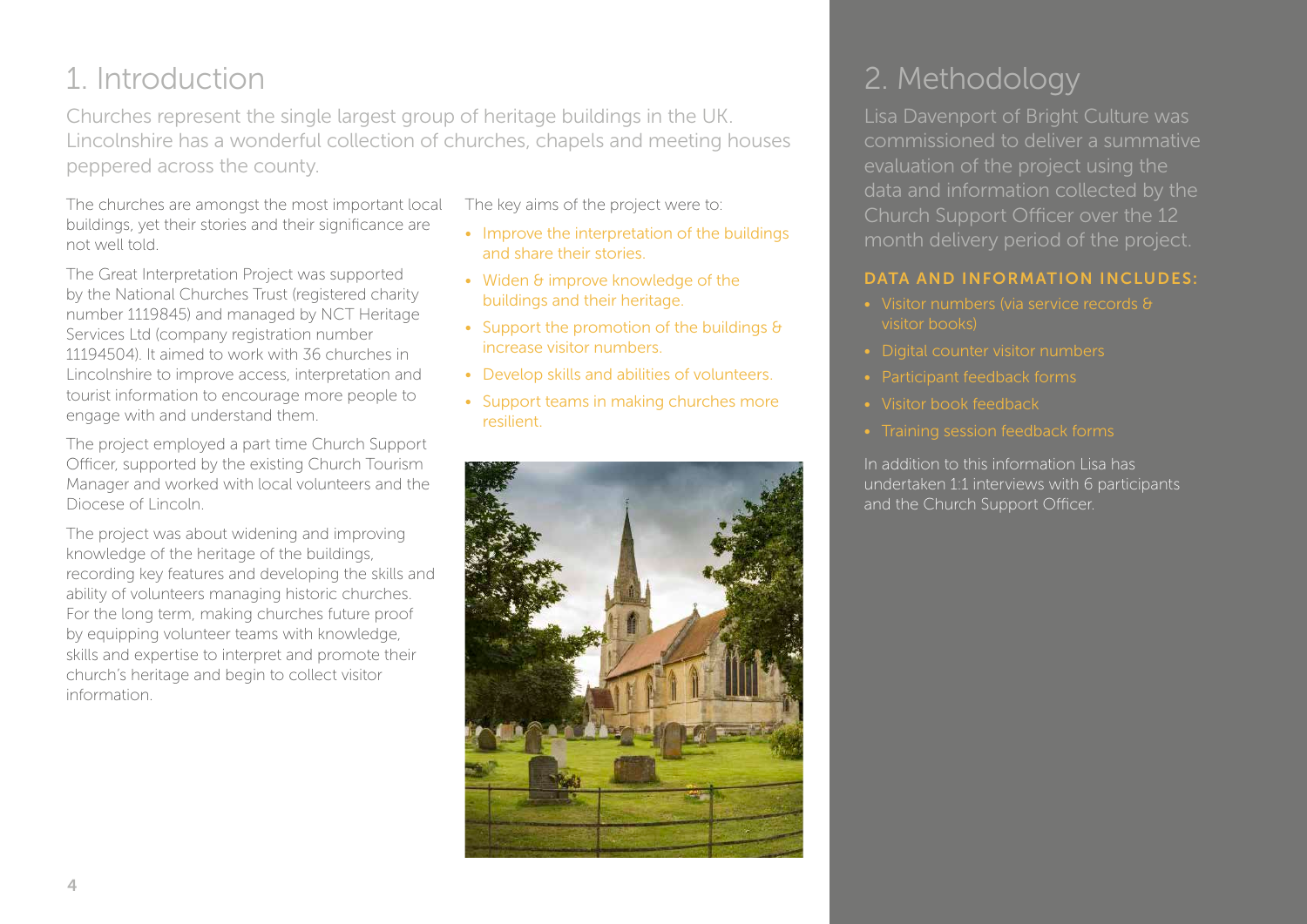### 3. Church Support Officer

In March 2018 a Church Support Officer (CSO) was recruited to deliver the project with the support of the Church Tourism Manager (CTM).

The CSO began by promoting the project amongst the tourism networks across Lincolnshire and raising the profile of the project. Work ensured that future press releases, images and events would be considered by local organisations by giving the project a real presence on the Lincolnshire Tourism scene.

This networking and promotion aspect continued throughout the project with the CSO frequently attending events, activities conferences and meetings to continue to share news and information about the churches.

The CSO went on to recruit the participating churches and with the CTM develop and deliver the training sessions, the guided walks and tours.

The CSO role has been crucial to the success of the project and vital in two areas. First, was having a central person to invest time in promoting the churches, going beyond what small volunteer teams could achieve. Second was providing the group of churches and their teams with encouragement, support and knowledge so they felt confident and able to take part in and deliver the project.

The team exceeded their target to engage 36 churches and actually recruited 53 churches to take part in the project, a notable 17 more. The team found church volunteers keen to take part and eager to learn despite sometimes being the only person taking care of their church.

One of the CSO's highlights was turning things around for churches and making a real, significant change:

'The benefit was having a central person giving support and linking to council/tourism etc. The help and support with promotion and publicity. When we've tried to do things ourselves in the past it has always been a massive chore, so capacity to do this has been really helpful.'

#### PARTICIPANT, 2019

'We can't do our own tourism/promotion work individually, we are too small, we need someone to coordinate, also this makes economies of scale.'

#### PARTICIPANT, 2019

'I was invited to a group PCC. One church volunteer informed me that her and a colleague on the PCC felt that they could not open their church. No one was visiting it. No one in the village was bothered about the church so what was the point in opening it if no-one cared? They had come to the end of the road. I said ok, how about you just leave it open then? If no one cares, just leave it open – what have you got to lose? What I had said was bold and perhaps too much. But it must have sparked something with the volunteer. They called me after the session and asked to meet. We met and discussed the church. I supported them with ways to open the church safely. The church is now permanently open at weekends and the visitor book tells us that people are visiting. One of the problems is that because churches are closed we cannot tell if people are visiting and wanting to enter the church. But they are. With digital counters we can track this and prove it.'

#### CSO, 2019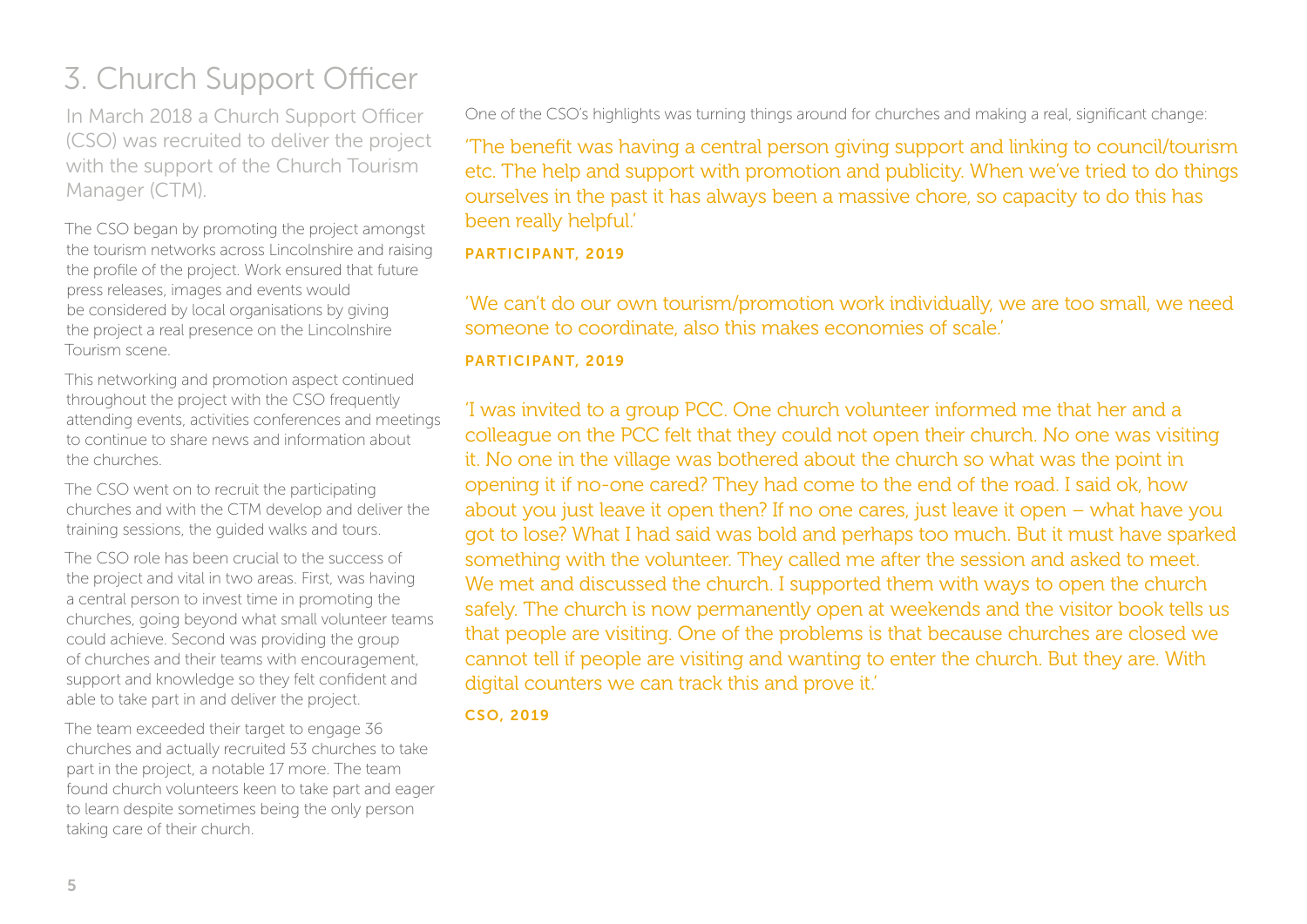## 4. Promotion

The project was launched in May 2018 at the Deanery Synod and since then benefitted from a huge amount of publicity, including being featured on the following websites:

www.explorechurches.org www.nationalchurchestrust.org www.visitlincolnshire.com www.horncastlechurchesfestival.co.uk www.lincoln.anglican.org www.lovelincolnshirewolds.com www.lincswolds.org.uk

It has also been featured on Radio Lincolnshire, the Historic Religious Buildings Alliance newsletter and several times in the Horncastle News.

The CSO and CTM have presented about the project at several events including the Ecclesiastical Architects Conference and the West Lindsey Churches Festival Conference.

#### Marketing material

The project produced a suite of marketing materials including a pull-up banner which was used to promote the project at The Lincolnshire Show, Horncastle Festival Conference and Horncastle Churches Festival weekend. 8000 flyers and 600 posters were produced by the Horncastle Churches Festival committee and distributed across Lincolnshire and within a 1.5 hour drive time of the county advertising the churches Festival weekend. In addition, 10,000 leaflets dedicated to the project churches have been distributed in and around Lincolnshire.

#### ExploreChurches website

By the end of June 2018 all of the 54 churches taking part had their own page on the ExploreChurches website which covers all of the UK and is managed by the National Churches Trust.

A generic Lincolnshire landing page was placed on the website in October 2018 and then a specific Horncastle landing page in February 2019.

Looking at the Google analytics for the ExploreChurches website, specific to the Horncastle page it shows that it received 449 hits from 1/2/19 – 8/4/19 (just over 2 months) and during that time was the 11th highest visited page on the website.

#### Facebook

One of the reasons the Horncastle landing page had such a large number of views is down to the Facebook campaigns.

| <b>CAMPAIGN</b>                           | <b>CLICK</b><br><b>THROUGHS</b> | <b>REACH</b> | <b>IMPRESSIONS</b> |
|-------------------------------------------|---------------------------------|--------------|--------------------|
| Horncastle<br>Churches Festival           | 564                             | 21.412       | 32.872             |
| Christmas in<br>Churches                  | 740                             | 16.544       | 24.865             |
| Get Out this Spring<br>& Explore a Church | 1284                            | 26.894       | 55,567             |

The series of paid-for campaigns using Facebook have proved worthwhile and a good way of using a tight marketing budget. Targets for the campaigns were not met but were ambitious (2500 'clickthroughs' per campaign) especially for a new project. However results are still positive and provide baseline data for future projects:

In total the campaigns engaged over 11,000 people who commented, shared, viewed the photo or clicked on the link, indicating that there is a real interest in finding out more about the churches.

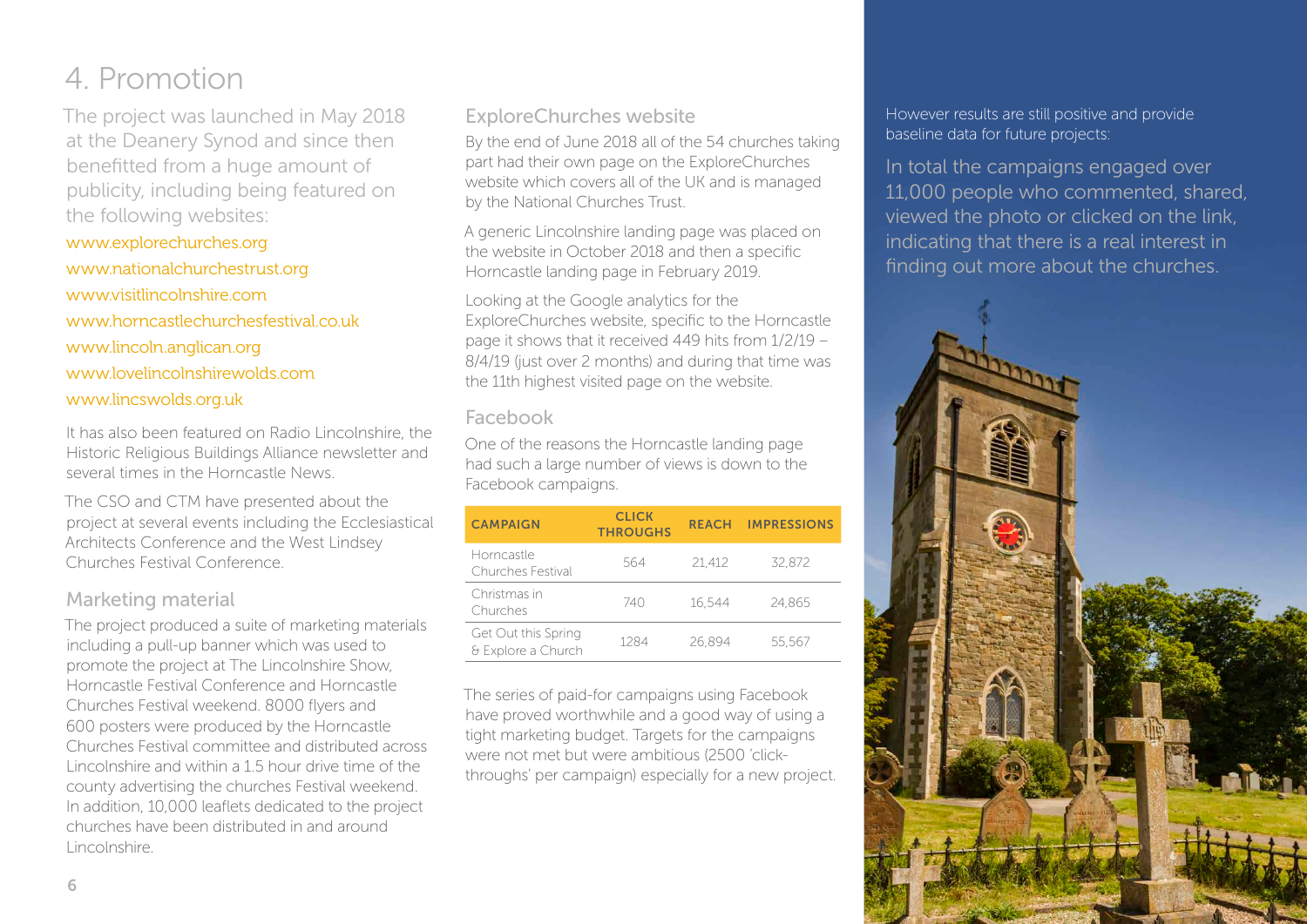# 5. Training

A clear success of the project has been the training aspect and building confidence in the church teams to increase access and develop their interpretation skills.

The training programme delivered 6 training workshops across the year open to all the participating churches, each session was delivered twice and lasted two hours. The final Filming session was delivered as a drop-in workshop where participants could come along and discuss their progress and any issues they may have.

| <b>THEME</b>            | <b>WORKSHOP #1</b>          | <b>WORKSHOP#2</b>           |
|-------------------------|-----------------------------|-----------------------------|
| Church Tourism          | 21/08/18<br>24 participants | 29/10/18<br>18 participants |
| Heritage Interpretation | 26/11/18<br>5 participants  | 12/2/19<br>5 participants   |
| Publicity               | 20/11/18<br>8 participants  | 19/04/19<br>20 participants |
| Photography             | 28/08/18<br>16 participants | 24/02/19<br>7 participants  |
| Filming                 | 19/09/18<br>10 participants | 19/02/19<br>5 participants  |
| Total                   | 63                          | 55                          |

#### **Successes**

The target was for 108 church volunteers to attend the training sessions; this was exceeded with 118 volunteers attending.

Feedback from the sessions is positive and of the 118 people that attended the sessions, 65 completed a feedback form. The feedback forms in summary suggest that all participants either rated 'The Day as a Whole' as *EXCELLENT* or *GOOD* with 45 people choosing *EXCELLENT*. 56 of respondents ticked that the speakers on the day were *EXCELLENT*.

#### COMMENTS FROM FEEDBACK FORMS INCLUDE:

#### 'I have learned a lot about photography, excellent all round.

'Format and content spot on, excellent.'

'Went to the workshops, financial, church tourism, interpretation & promotion. Have learnt lots. Presentation by church insurance people very good. Gave lots of info. Tricks for promoting, using apps and increasing online presence.'

'Friendly, welcoming and proactive. Sometimes when you help with a church you feel isolated.'

'Insurance section really useful, our church needs to be open.'

The workshops also enabled members of the church to network and share experiences.

Although the Diocese provides opportunities for church volunteers to come together and share ideas and best practice, it is a first for the focus to be on tourism and interpretation.

Volunteers share that this is an aspect they highly valued and the opportunity to hear from others about how they have opened up their church gave them the confidence to try it at their churches.

#### 'Taking part gave confidence that other people are doing things that work.'

'This sort of activity is not focused on by anyone else in the diocese. Their focus is on other things. Tourism and heritage no one else is doing other than this project. Would welcome future projects with this focus.'

'A realisation that the buildings are not dead spaces. People are looking at churches from a different perspective. There is a vibrancy in the Wolds that the project has brought about.'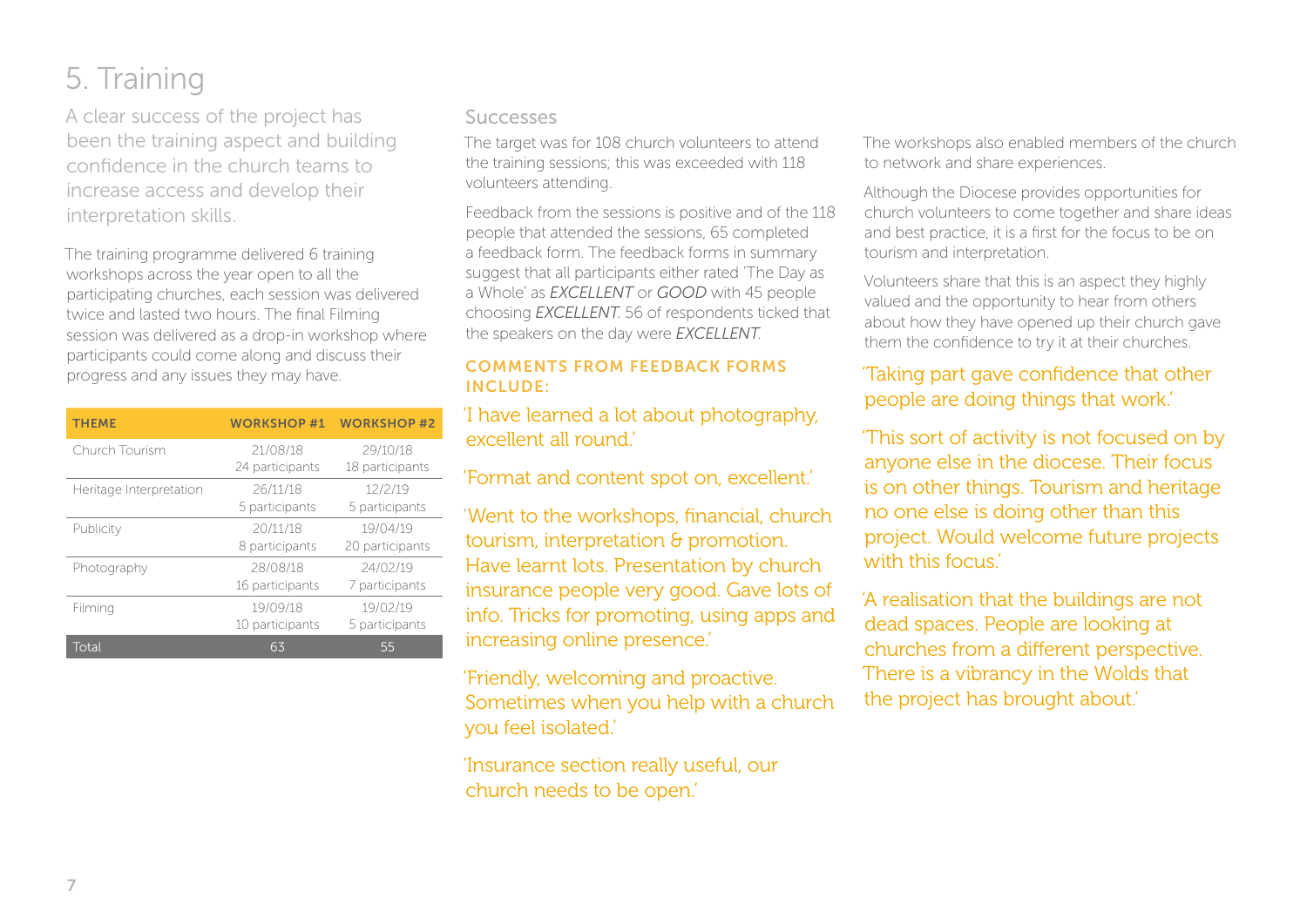# 5. Training (cont.d)

### Case Study – Church PCC member

Attended the first training session, 'Church Tourism' and off the back of that session was inspired and had the confidence to write an email to the rest of the team. The Church was closed most of the time, hidden by hedges and neglected. The email was hard-hitting but things needed to change.

As a result of that email and that training session, the team had a clean-up, both outside and inside. They organised a rota of people to open up the church at weekends. They have put a self-service coffee bar in a mouse-proof box inside the church for visitors. They are working towards putting out historic documents at special events for visitors to come and learn about the history.

To start with the team were sceptical of the suggestions at the training.

The participant found the leaders of the training encouraging and supportive, providing answers to the questions and stumbling blocks the team would need to overcome. They felt empowered to go back to those who say 'you can't do that' with answers, solutions and examples of other churches that did do it.

The training has helped this church make significant change, inspired them, built their confidence and helped them move forward.

#### Training resources

The photo training session has been filmed and made into 4 x 15 minute training videos for churches and their teams who were unable to attend.

So far the films have been shown to the team at Southwell Minster, 100 delegates at the West Lindsey Churches Festival and 20 delegates from the Cumbria Churches Trust. They have had 763 views on YouTube. They have also been shared on social media by ExploreChurches, NCT, Church of England (national), Diocese of Lincolnshire, HRBA and more.

Through the networks and contacts of the churches the NCT support, the training videos will continue to be shared. The Church Tourism Training session is currently also being created in video format.

#### **Challenges**

On reflection the CSO feels more people would have attended the training sessions if they had been spread out over the year and if they had not all taken place over the winter.

Despite holding the sessions at different times, volunteers were reluctant to drive in the evenings, in the dark. Delivering the project over a 12 month period was a challenge as it took time to develop the sessions, promote them and deliver.

In hindsight the CSO thinks one training session for each subject followed later by a drop-in workshop to discuss and support volunteers with their progress would have worked well.

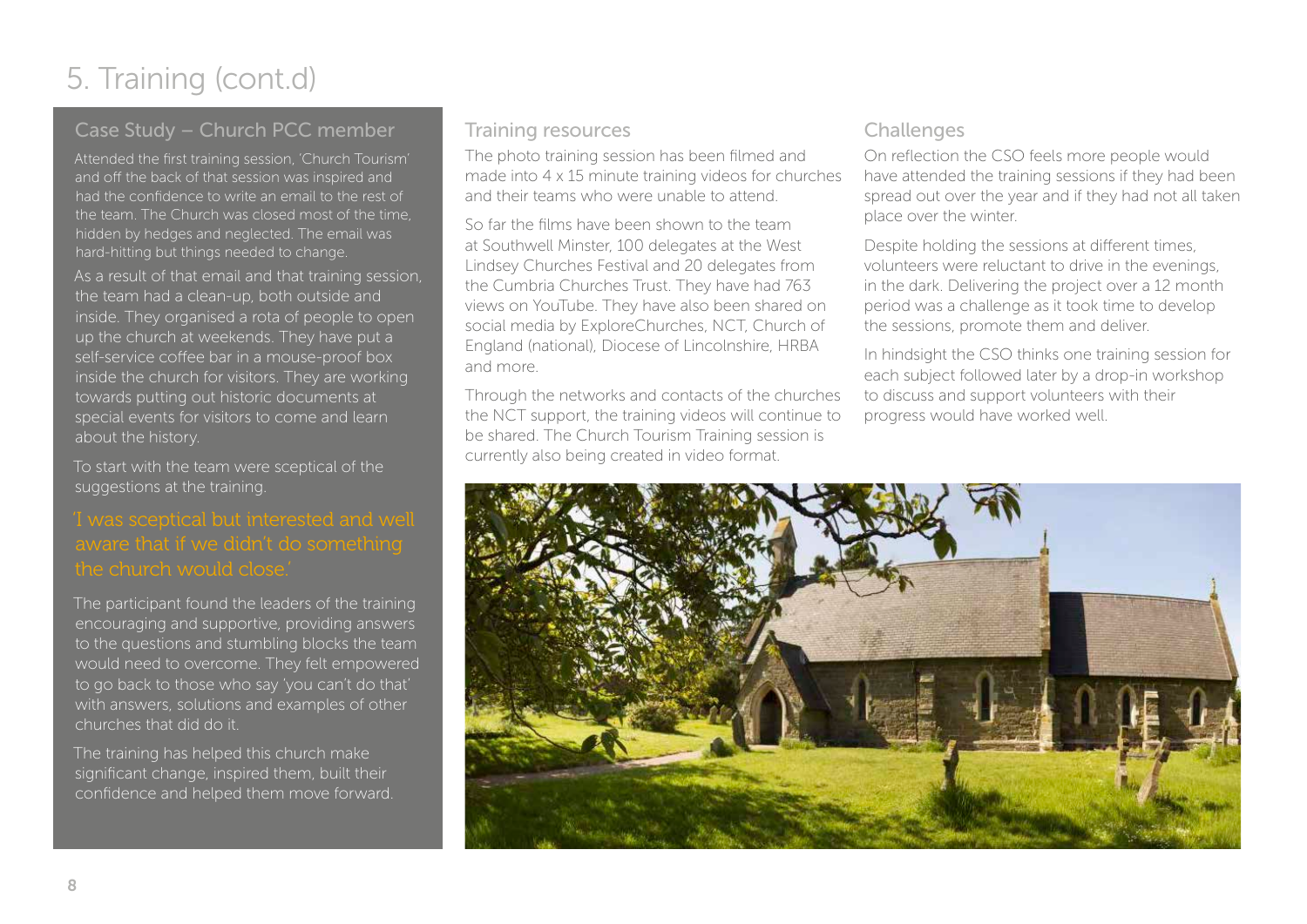## 6. Interpretation

Creating a portfolio of images & film

Central to the project was to provide the churches involved with much needed interpretation which would enable potential visitors to see the variety of historic buildings on offer in the county.

The project has been able to provide 20 of the participating churches with a portfolio of high quality professional photographs which showcase their building, architecture, features and history.

These images have been uploaded onto the ExploreChurches website and the Horncastle Churches Festival website. These images are and will continue to be a valuable resource not only for the individual churches but also for national and international tourism marketing.

They have been used in numerous facebook and twitter postings, attached to press releases and promotional material aimed at promoting church tourism to overseas travellers.

There have been 20 professional videos created promoting 22 churches. These videos vary in length from short 20 second bursts to longer 1-2 minutes in length. A variety of themes were used to appeal to different market segments. These videos are on Youtube and available for use not only by the churches involved but also by any organisation wishing to promote visiting churches. They have already been viewed 358 times directly from YouTube and have also been shared on ExploreChurches and NCT social media and by our partners.

They have been used in facebook campaigns as well as promoted on ExploreChurches, Visit Lincolnshire and Lincs Wolds websites.

Also 4 professional videos focussing on 4 visitor profiles have also been made and these are now on the ExploreChurches website as well as Youtube. The fifth and last video is currently being created, focussing on 'what a blind person 'sees' in a church.'

#### Up skilling volunteers to create photography & film

In addition to the professional photography, participating church volunteers were invited to take part in a training session on photography and filming.

The workshop provided volunteers with training on how to capture photographs and film using their own mobile devices. 23 volunteers attended the photography session and 15 volunteers attended the filming session.

One of the aims of the project was to create 20 photo portfolios of 20 of the different churches, produced by volunteers who attended the training sessions. Several volunteers have really taken on this challenge and have spent time on building their portfolio, thinking about features of the church which may interest others.

Currently, 31 out of the 54 churches have a portfolio of images and 20 of the churches have a film which has been made about the church.

This new digital interpretation has and is being used as content for the partner websites and the ExploreChurches facebook page. It also provides an important record of the churches and their features useful for improving church inventories, which could aid future conservation work.

#### Guided walk & coach trip

The guided walk was developed and promoted with Brackenbury's Britain and delivered in February 2019 with 17 people attending.

As a result of the walk, a new downloadable guide had been developed and will be made available on the ExploreChurches website. Two of the churches on the guided walk are now open and have tea & coffee making facilities which will be highlighted on the map. Another outcome is that the CSO is in the process of putting all the Wolds walking routes on the ExploreChurches website, which will take in the participating churches in the Lincolnshire Wolds and encourage people to visit.

The team also created a coach trip touring some of the churches. There were 39 people who came on the visit, including a presenter from Radio Lincolnshire who broadcast throughout the morning. Four churches were involved and opened their doors to the visitors. Feedback from the session was positive and the 30 people who completed feedback forms rated the session as either *EXCELLENT* or *GOOD*.

#### COMMENTS INCLUDED:

'All very interesting – great mixture of heritage.'

#### 'Very well organised. Liked the "themed" approach. Good interesting speakers. Thank you for a great day out.

Due to the success of the trip, the tour is now offered on the ExploreChurches website as a bookable group tour and specifically aimed at the American and Australian market.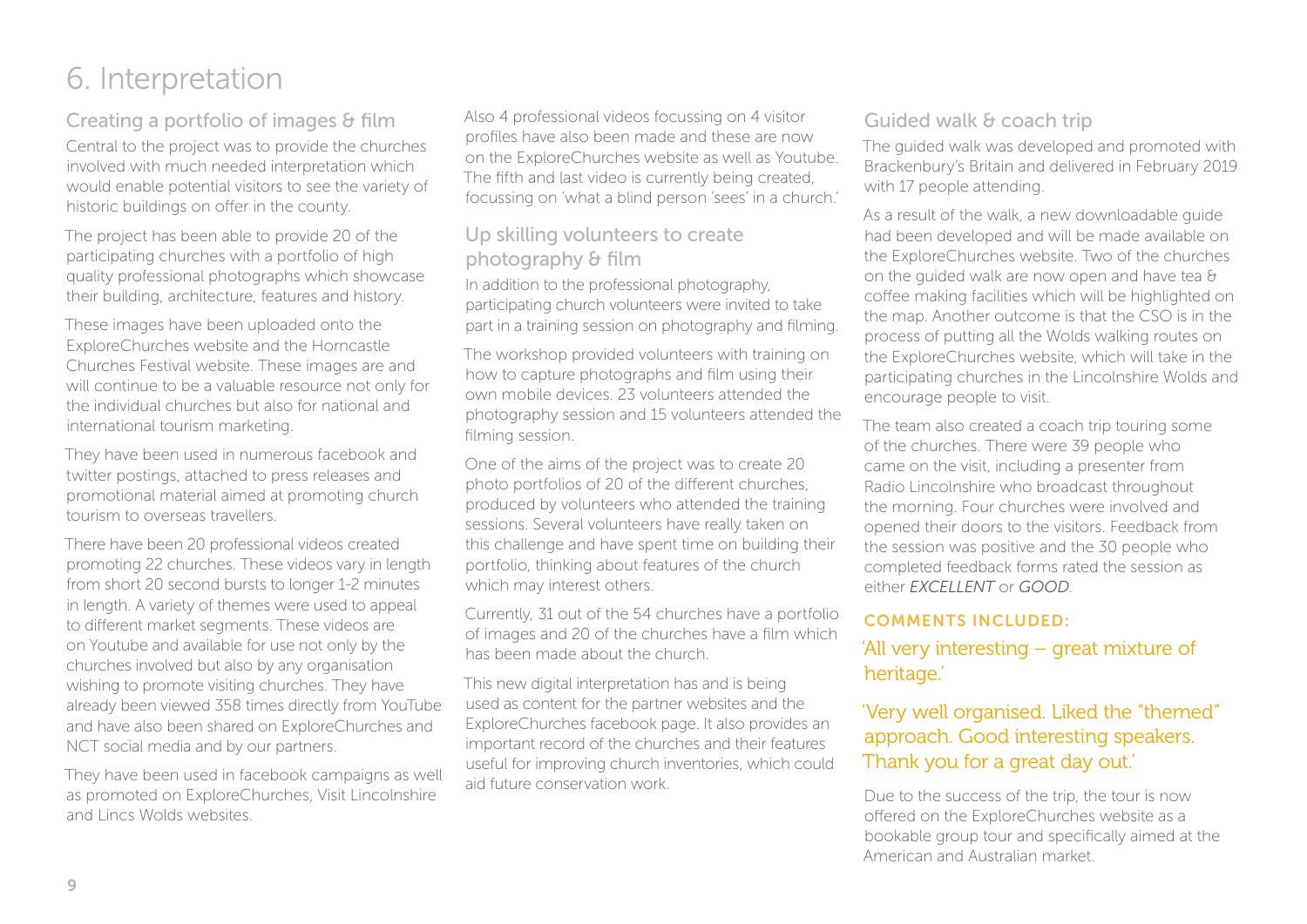### 7. Visitor data

The project aimed to increase visitor numbers and has successfully done so. Visitor data from church visitor books was collected at the end of 2017 and again at the end of 2018.

Out of the 53 churches that took part in the project, 38 churches provided visitor data, 31 have seen an increase in their visitor numbers from 2017 to 2018. Significant increases were at Baumber, Scrivelsby and Coningsby:



Church returns for the number of visitors attending the Churches Festival in 2018 were also collected, 75% of churches sent in returns which indicated that 2755 people were recorded as visiting with 257 volunteers taking part. If the numbers were prorated up it could be assumed that 100% returns could give a visitor figure of 3673. This is down on the target of 5000 but there are several reasons which could account for this, heavy rain on the first day, volunteers not always being at the door to count visitors and the dates coinciding with Heritage Open Days Weekend, some feedback stated that there were too many places to visit. The dates of the festival in 2019 will be on a different weekend as a result.

#### **Challenges**

It is noted by the CSO that gathering visitor information from churches has been challenging, data on who and how many people visiting churches is poor and whilst numbers at services and events can be accurately recorded, using visitor books to estimate visitors outside of activities is not robust as not every visitor will sign it.

The project was keen to begin to capture visitor data in order to be able to create a robust baseline figure and prove how projects and investment like this one, can increase visitor numbers. The project has installed digital visitor counters at 10 churches. Digital counter numbers provide a picture of the footfall of people coming in and out of church buildings, both for services and outside of service times.

The table below helps us to show how visitor books far from give a true picture of actual visitor numbers:

| <b>CHURCH</b> | <b>DIGITAL</b><br><b>VISITOR</b><br><b>COUNTER</b><br>$1/9/18 -$<br>30/11/18<br>$(3$ MTHS) | <b>DIGITAL</b><br><b>VISITOR</b><br><b>COUNTER</b><br>$1/9/18 -$<br>1/1/19<br>$(4$ MTHS) | <b>VISITOR</b><br><b>BOOK JAN</b><br>$-$ DEC 2018 |
|---------------|--------------------------------------------------------------------------------------------|------------------------------------------------------------------------------------------|---------------------------------------------------|
| Horncastle    | 10168                                                                                      | 17611                                                                                    | 378                                               |
| Southrey      | 1282                                                                                       | 1397                                                                                     | 104                                               |
| Fulletby      | 992                                                                                        | 1154                                                                                     | 285                                               |
| Revesby       | 1690                                                                                       | 1729                                                                                     | 49                                                |
| Woodhall Spa  | 6664                                                                                       | 9019                                                                                     | 52                                                |

However, visitor books are still crucial for churches to gather data and to understand why people are visiting. Ensuring that every church has a visitor book and encouraging teams to place the visitor book

in visible locations has helped the project collect important data about visitors and motivations for visiting. All churches in the project have received a visitor book.

#### VISITOR BOOK COMMENTS INCLUDE:

#### 'Thank you for your welcome and for the children's activities.'

'Wow 12th century church and still here today, truly amazing.'

'A lovely welcoming feeling entering, thank you for being open.'

A pleasure to find this church open, thank you – but heartbreaking to see the church in neighbouring village Biscathorpe locked and seemingly abandoned.'

#### 'Thank you for your help in tracing my relatives and showing where the forge was.'

Information like the above can help churches provide activities and resources they know people will use and enjoy i.e. – children's activities and village history information. Comments can also help to inform future projects i.e. – a project on ancestry could be considered. Furthermore the comments highlight how much people value the church being open and welcoming.